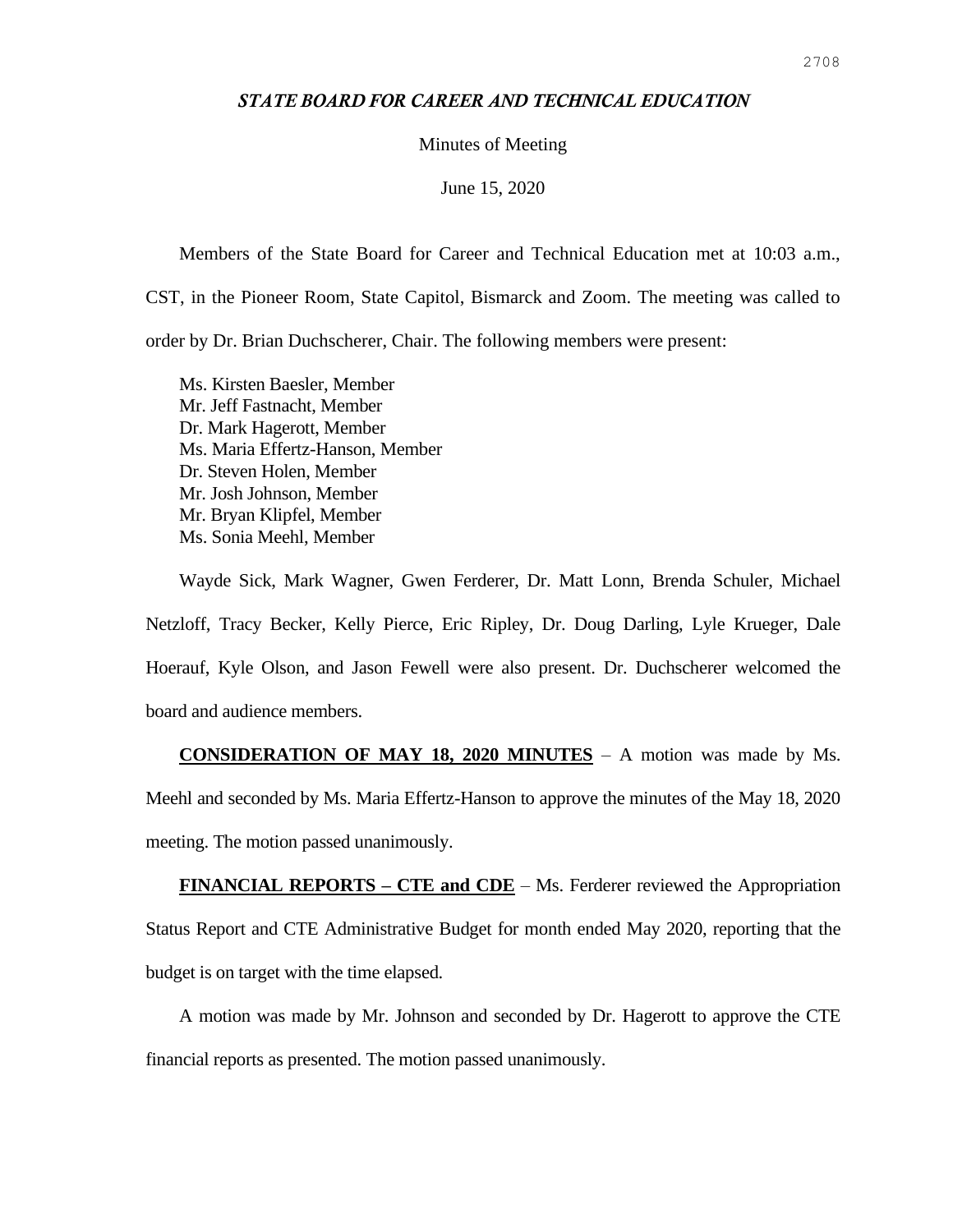Dr. Lonn reviewed the CDE Administrative Budget, reporting that the CDE budget is on target with the time elapsed.

Following a brief discussion, a motion was made by Dr. Hagerott and seconded by Dr. Holen to approve the CDE financial report as presented. The motion passed unanimously.

**STATE DIRECTOR'S REPORT** – Mr. Sick reported that CTE staff are continuing to work remotely and will continue to do so as the agency continues to achieve the mission of CTE. However, staff do come into the office on an as needed basis.

CTE staff update – Ms. Addie Lea, Administrative Assistant for the Marketing Education and Career Development program areas, retired effective June 1. Due to efficiencies, the Career Development administrative assistant responsibilities have been assigned to the Career Resource Network administrative assistant and the Marketing and Family and Consumer Sciences Education administrative assistant responsibilities were combined as well. The Marketing and Family and Consumer Sciences administrative assistant position announcement closes on June 16.

Ms. Marilyn Orgaard will be retiring June 19. Interviews were conducted for her position and an offer has been made to one of the Career Resource Network Supervisor applicants.

Mr. Sick reported on meetings and activities he has been involved in which included: Department of Labor Grant Application in partnership with Lake Region State College; keeping updated on HEROES Act federal legislation; and, the 2021-23 budget. Budget recommendations, including optional budget requests, will be provided at the next meeting.

Upcoming meetings and activities Mr. Sick will be involved in include: Governor's Strategy Review meeting; OMB State Capitol space utilization; WDC; K-12 Coordinating Council; and, Joint WDC, Employer, Economic Development Foundation Meeting.

The Board thanked Mr. Sick for his report.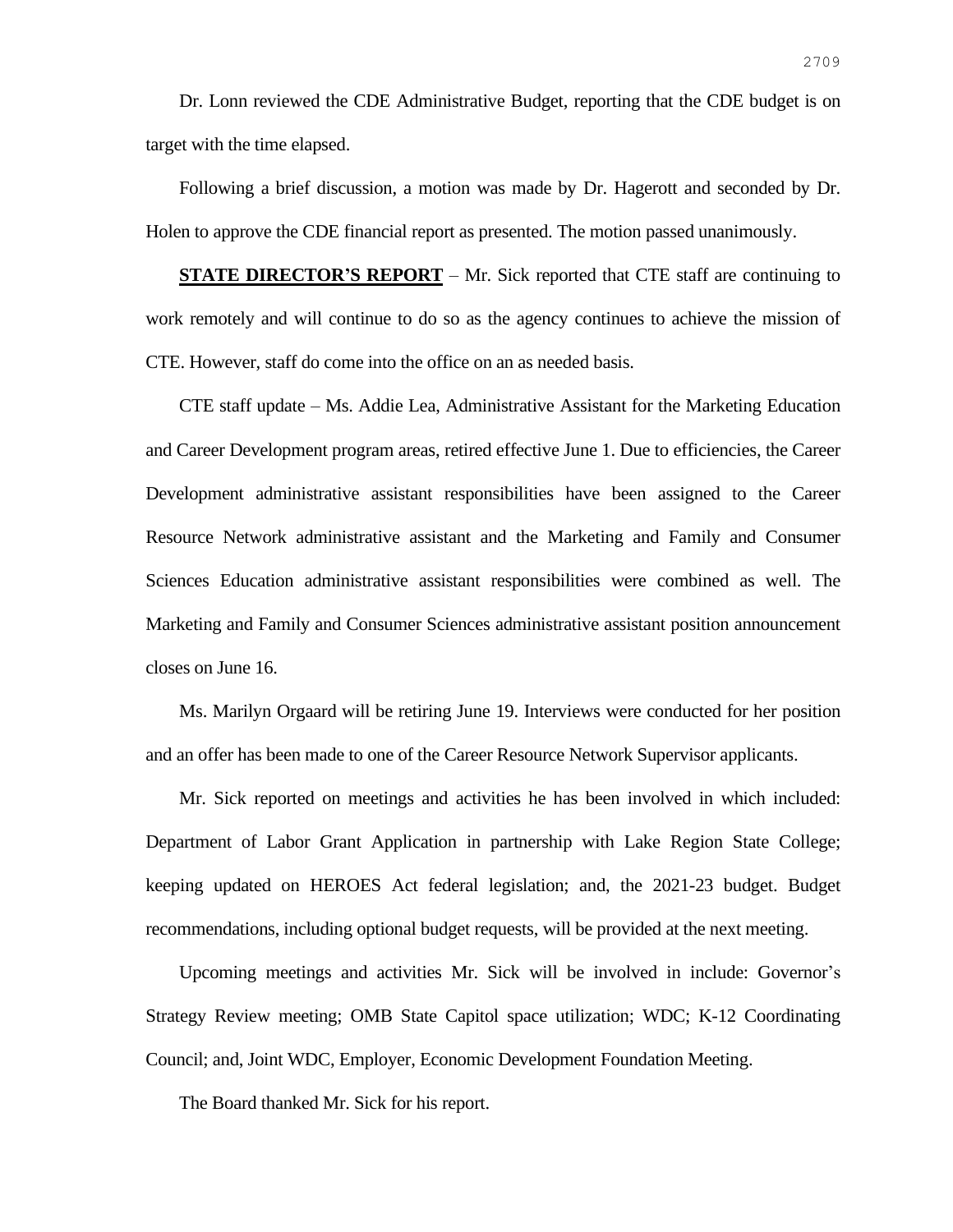**CDE REPORT** – Dr. Lonn reviewed dashboard information, including driver's education enrollment information, and reported that a final list of CDE subject areas, courses and trends will be provided at the next meeting.

Following discussion on driver's education enrollment and dual credit opportunities, the Board thanked Dr. Lonn for his report.

**SALARY ADMINISTRATION** – Mr. Sick reviewed the salary recommendations for CTE and CDE employees which are in accordance with legislative intent and are based on performance and not uniform percentage increases. Mr. Sick explained the difference in the percentages between CTE (1.5%-Meets, 2.5%-Exceeds, 3.5%-Exemplary) and CDE (1.5%- Developing, 2%-Achieves, 2.5%-Excels) and reported that CTE and CDE are two separate salary line items and cannot share salary dollars.

Discussion was held on the performance review process and percentages.

Following discussion, Ms. Meehl moved and Dr. Hagerott seconded to approve the salary increases as recommended by Mr. Sick. The roll call vote was as follows:

Ms. Meehl- aye Mr. Johnson – aye Mr. Fastnacht - aye Ms. Effertz-Hanson – aye Dr. Holen – aye Ms. Baesler – aye Dr. Hagerott- aye Mr. Klipfel - aye Dr. Duchscherer – aye

The motion passed unanimously.

**STATE DIRECTOR'S EVALUATION** – Mr. Sick reported that he requested other states' CTE Director evaluations and provided the information to Dr. Duchscherer who developed an evaluation for review.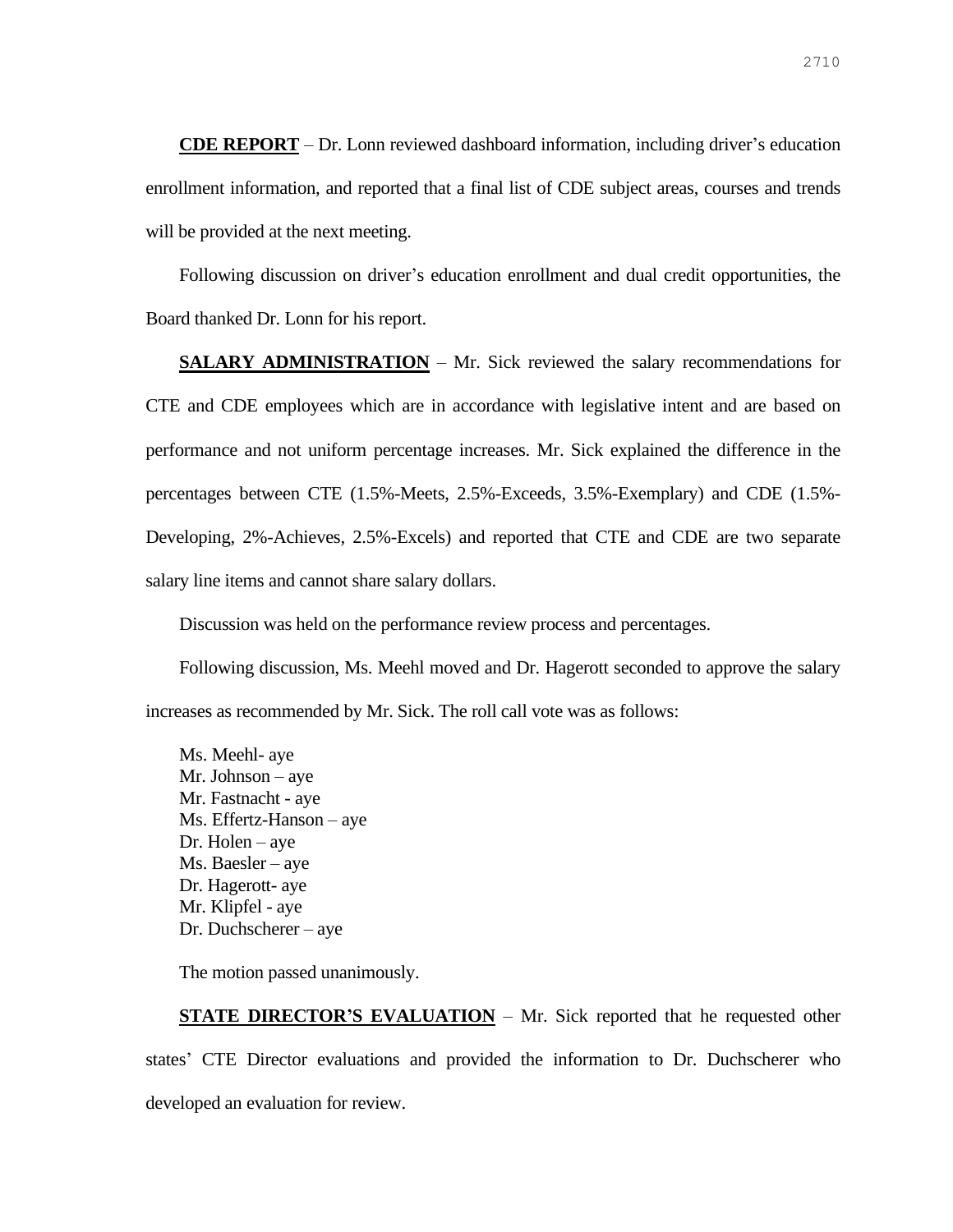Dr. Duchscherer reported that he worked with Ms. Meehl on a formal evaluation draft and asked for input.

Discussion on the document was held, including whether the evaluation accurately reflects the CTE Director's job responsibilities, adding leadership competencies under critical accountabilities, providing additional comment areas, and how it ties into the Governor's Initiatives.

Following more discussion, Dr. Duchscherer will work with Mr. Sick to update the document. Dr. Duchscherer requested that board members provide any additional input to him to include in the document. The evaluation and salary administration of the director will be on the July meeting agenda.

## **AUTHORIZATION TO OPERATE PRIVATE CAREER SCHOOLS ANNUAL**

**RENEWAL REQUESTS** – Mr. Netzloff reviewed six private career school applications seeking renewal of regular status and recommended approval for all, stating that the career schools meet the Board's standards and criteria and are fully accredited.

Following a brief discussion, a motion was made by Dr. Hagerott and seconded by Mr. Fastnacht to approve the private career schools through June 30, 2021 as recommended. The roll call vote was as follows:

Dr. Hagerott – aye Ms. Baesler – aye Dr. Holen – aye Ms. Effertz-Hanson – aye Mr. Fastnacht – aye Mr. Johnson - aye Ms. Meehl- aye Mr. Klipfel - aye Dr. Duchscherer – aye

The motion passed unanimously.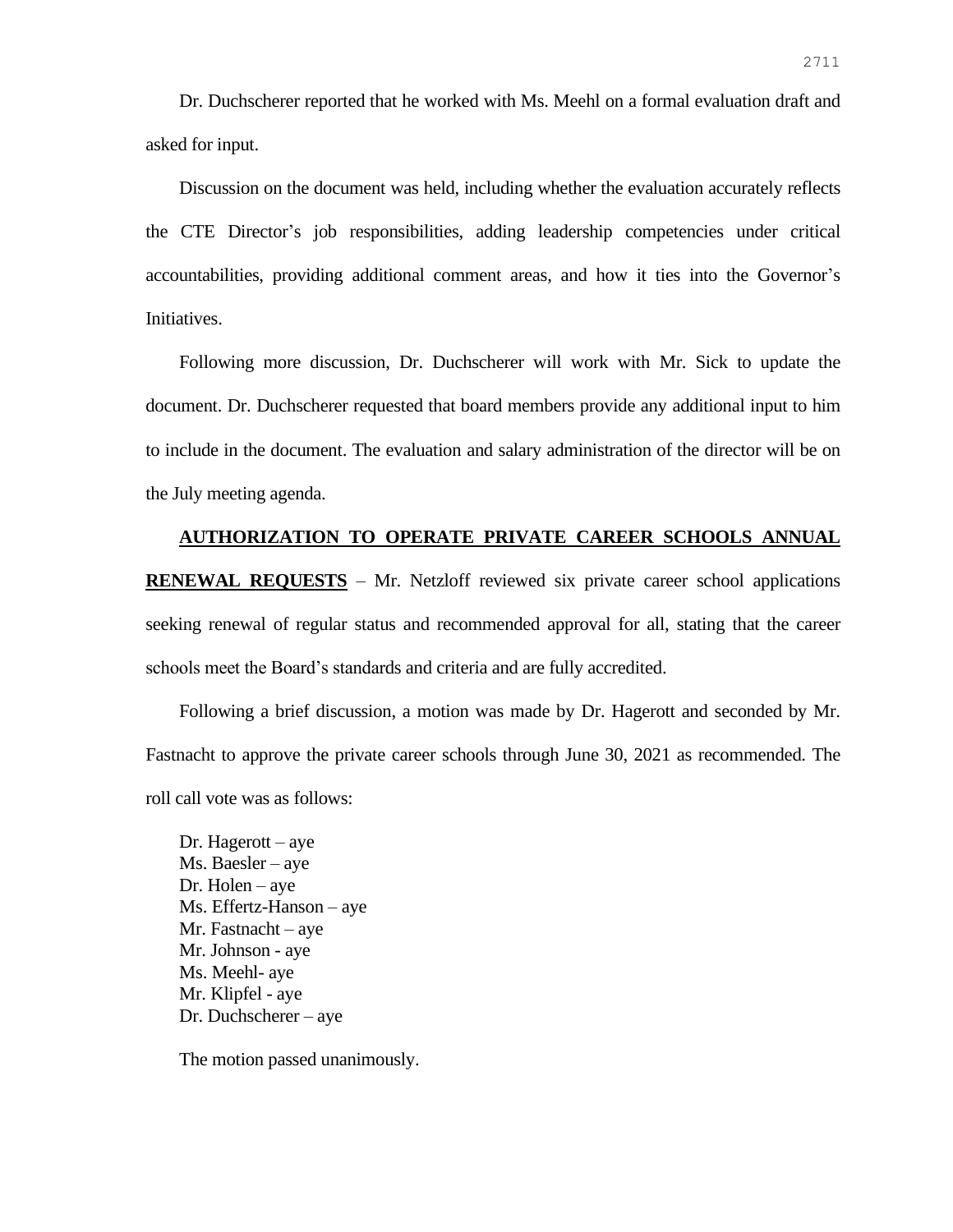**PROPOSED BUDGET** – CTE – Mr. Sick reviewed the CTE Administrative Budget, reporting that the information remains the same as the first reading reviewed in May.

Proposed 2020-2021 State and Federal Funding – Mr. Sick reviewed the FY2021 General Fund Projections, reporting that the information remains the same as the first reading reviewed in May.

Mr. Sick reported that this is the second and final reading of the Administrative Budget and Proposed 2020-2021 State and Federal Funding and recommended approval.

Following a brief discussion, a motion was made by Ms. Meehl and seconded by Mr. Johnson to approve the CTE Administrative Budget and 2020-2021 State and Federal Funding as recommended. The roll call vote was as follows:

Ms. Meehl – aye Mr. Johnson - aye Mr. Fastnacht - aye Ms. Effertz-Hanson – aye Dr. Holen – aye Ms. Baesler – aye Dr. Hagerott – aye Mr. Klipfel - aye Dr. Duchscherer – aye

The motion passed unanimously.

New and Expanded Program Requests – Two New and Expanded Program Requests for FY2021 were reviewed, along with a request by Dakota College of Bottineau for Farm Business Management in the reimbursement amount of \$58,719. Mr. Sick recommended the three additional requests be approved.

Following discussion, a motion was made by Ms. Effertz-Hanson and seconded by Ms. Baesler to approve the three New and Expanded Program Requests for FY2021 as recommended. The roll call vote was as follows:

Ms. Effertz-Hanson – aye Ms. Baesler – aye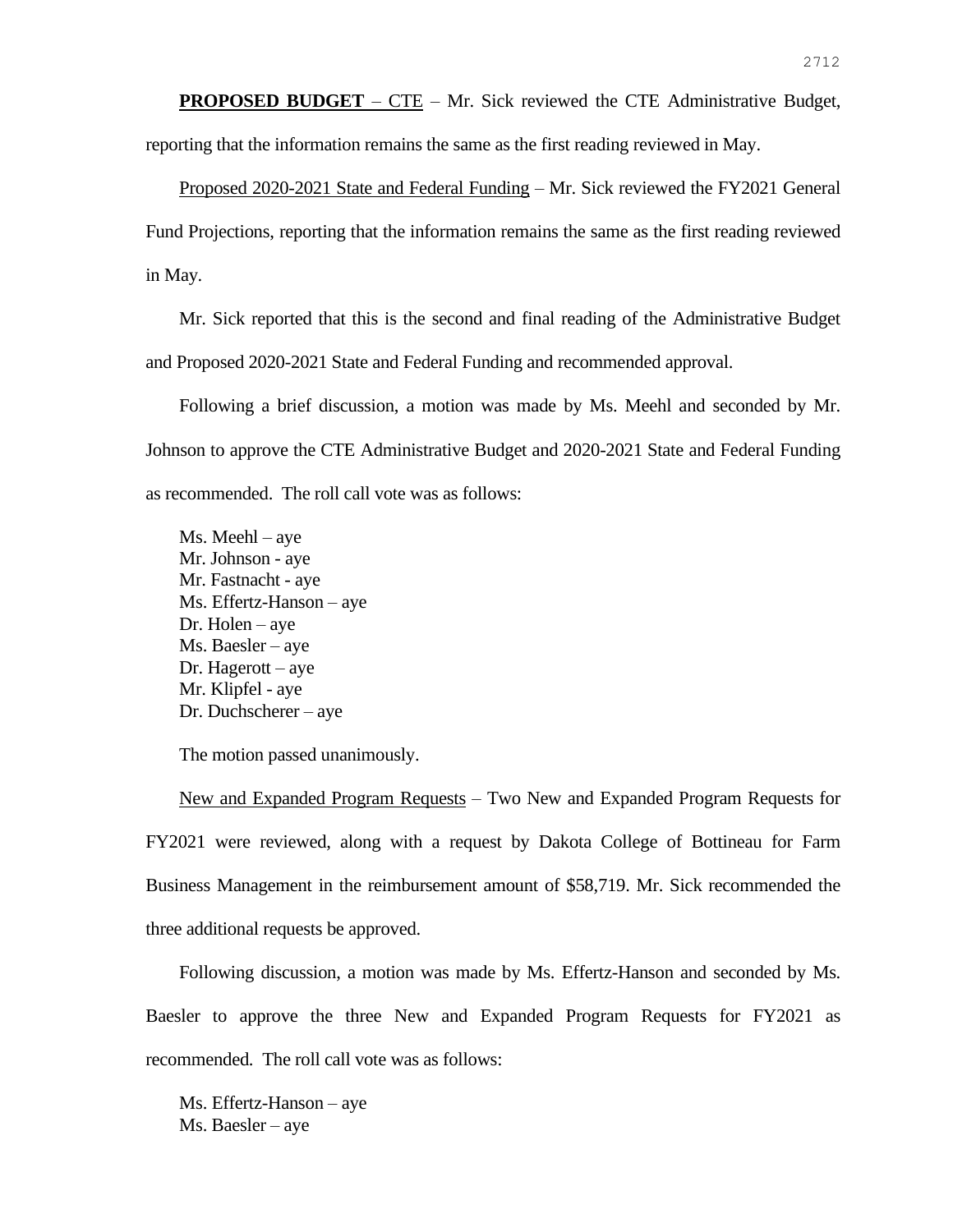Dr. Holen – aye Mr. Fastnacht – aye Mr. Johnson – aye Ms. Meehl - aye Dr. Hagerott – aye Mr. Klipfel - aye Dr. Duchscherer – aye

The motion passed unanimously.

CDE – Mr. Sick reviewed the CDE Administrative Budget, reporting that the information remains the same as the first reading reviewed in May and recommended approval of the second and final reading.

Following a brief discussion, a motion was made by Mr. Fastnacht and seconded by Mr. Johnson to approve the CDE Administrative Budget as recommended. The roll call vote was as follows:

Mr. Fastnacht – aye Mr. Johnson - aye Ms. Meehl - aye Ms. Effertz-Hanson – aye Dr. Holen – aye Ms. Baesler – aye Dr. Hagerott – aye Mr. Klipfel - aye Dr. Duchscherer – aye

The motion passed unanimously.

**PRESENTATION ON COGNITO FORMS** – Ms. Becker provided a demonstration on agency forms that are being updated to Cognito, a platform that will streamline application processes, such as teacher certification/endorsements. Utilizing Cognito should also prevent misinformation from being provided and should improve data collection.

Following a brief discussion, the board thanked Ms. Becker for her presentation.

## **PROFESSIONAL DEVELOPMENT CONFERENCE UPDATE** – Mr. Wagner

reported that the August 10-12, 2020 conference will be a virtual, abbreviated conference with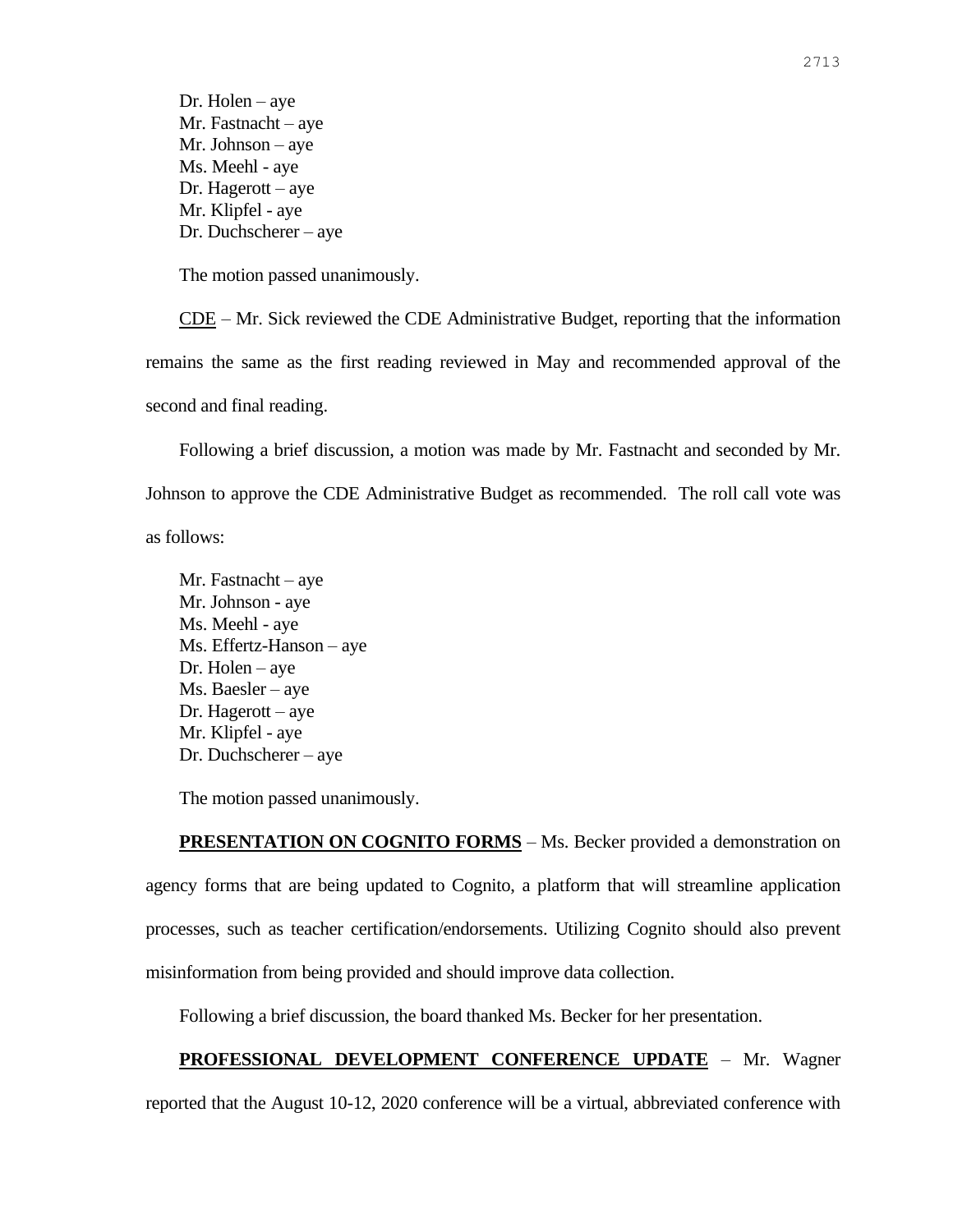a virtual opening session and awards ceremony. Each program area will provide content specific information virtually as well.

Following a brief discussion, Mr. Wagner reported that he will provide an update of PDC activities during the July meeting.

**FUTURE MEETINGS** – The July meeting is scheduled for Monday, July 20, beginning at 10:00 a.m.

The August meeting is tentatively scheduled for Monday, August 17, 2020.

The September meeting is scheduled for Monday, September 21, 2020.

The Combined Boards Meeting is scheduled for Tuesday, September 22, 2020. Mr. Sick will work with ESPB, DPI and the University System on the agenda.

**ELECTION OF OFFICERS** – Ms. Baesler recommended that the election of officers be postponed until a future meeting when the two appointments for the expiring terms have been made by the Governor.

Ms. Baesler reported that the procedure for replacing the two expiring terms has not been fulfilled and the Governor's Office in conjunction with the Department of Public Instruction have developed a more formalized application process. The new process mirrors the Higher Education board member application process. As required in North Dakota Century Code 15.1, names of recommended applicants will be submitted to the Governor's Office by the appropriate organizations. The Governor will then make the appointments. Current members may continue in their positions until vacancies are filled.

Discussion was held on the process and it was agreed that career and technical education information must be included so that applicants are aware of the responsibilities of both the public school and career and technical education boards.